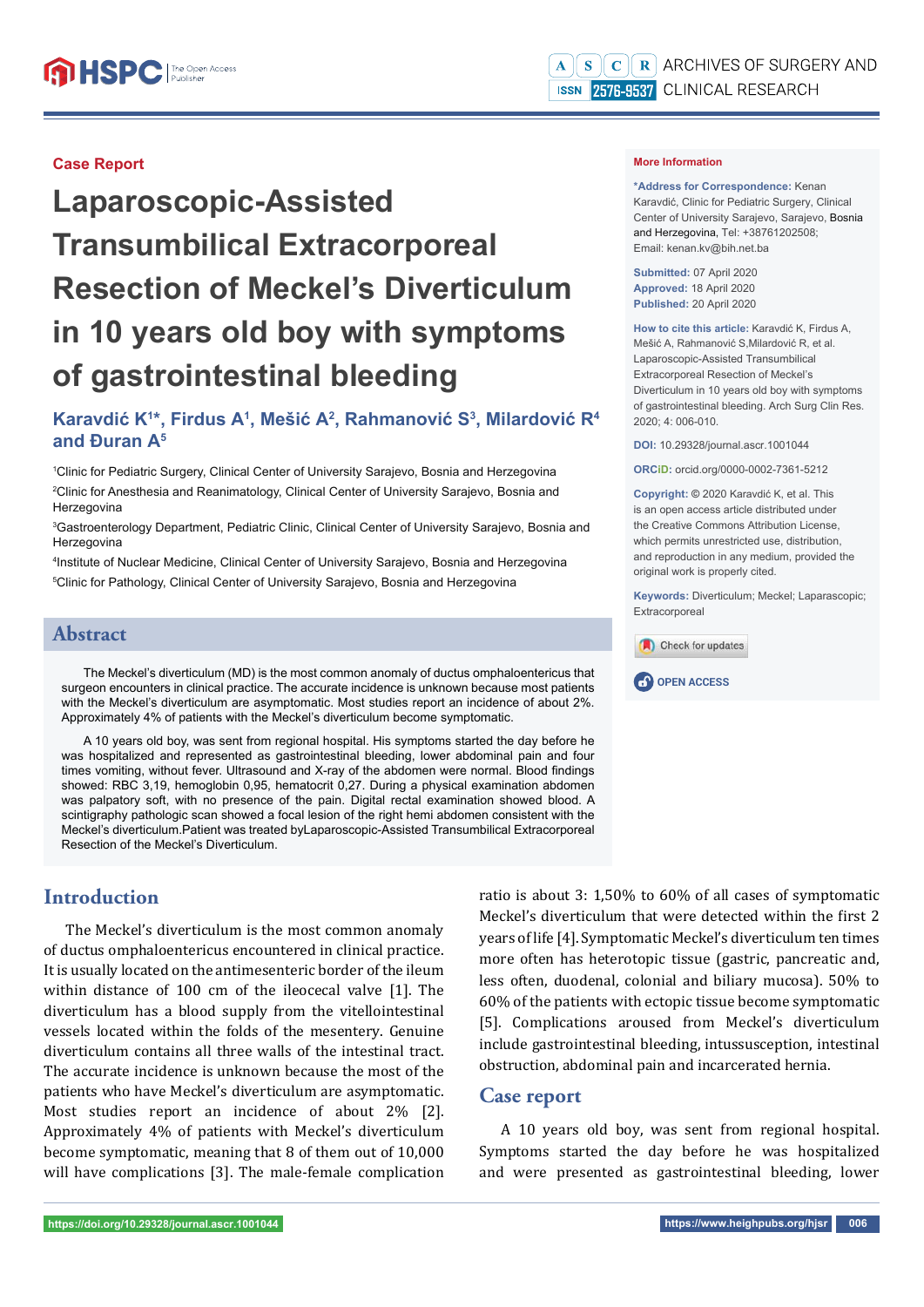Laparoscopic-Assisted Transumbilical Extracorporeal Resection of Meckel's Diverticulum in 10 years old boy with symptoms of gastrointestinal bleeding



abdominal pain, four times vomiting, without fever. Ultrasound and X-ray of the abdomen were normal. Blood findings showed: RBC 3,19, hemoglobin 0,95, hematocrit 0,27. During a physical examination abdomen was palpatory soft, with no presence of the pain. Digital rectal examination showed blood (Figures 1,2).

Scintigraphy with radiopharmaceutical 20.6 mCi, Tc 99 pertechnetate with dynamic images of the abdominal and pelvic regions, taken for 60 minutes, and static imaging after 60 minutes, showed the focus of moderate accumulation in the right hemi abdomen, at the border of the upper and lower abdominal quadrants. The conclusion was that pathological scan shows a focal lesion of the right hemi abdomen consistent with the Meckel's diverticulum (Figure 3). Pediatric gastroenterologist performed a distal rectoscopy 15 cm in length and has found only bloody content inside bowels without visible pathological changes (Figure 4).

The procedure was performed under general anesthesia with an indwelling nasogastric tube and urinary catheter. After patient was put in convenient position and was prepared for procedure (surgical washing or operative field and surgical coverage) a 10 mm Hasson port was inserted using the open technique. Pneumoperitoneum was established based on the body weight, with an insufflation of  $0.5/1/$ min to a maximum pressure of 12/mmHg. After systematic overview of the peritoneal cavity with a 10 mm operative telescope, two more 5-mm working ports were inserted. Systematic exploration of the small intestine was performed in a retrograde fashion from the caecum. The intestinal loops were thoroughly examined with an evaluation of the intestine on both sides of the mesentery. The Meckel's diverticulum was directly identified, (Figures 5,6), grasped (Figure 7) and delivered through the umbilical port. The diverticulectomy was performed extra corporeally with intestinal resection/ anastomosis, performed along with a sleeve of the adjacent ileum (Figures 7-11).

The intestine was then returned in the abdominal cavity, and the umbilical incision was closed with interrupted sutures, using 2-0 polyglactin to approximate the fascia.

#### **Histopathological findings**

Diverticulum 27 mm long, 19 mm wide in diameter. In the diverticulum, the mucosa contains a vaguely restricted node, grayish in color, and measuring 16 x 15 x 12 mm. The mucous membrane of the stomach is permeated with a chronical inflammatory infiltrate of moderate intensity. Congested blood vessels are found in submucosal layer (Figures 13-16).

The postoperative course was uneventful. The patient had no fever, the peristalsis was established normally. The antibiotic Metronidasol was administered. On the 4<sup>th</sup> postoperative day, laboratory findings were analyzed and the patient was discharged from the hospital. The wound was normal and the patient's sutures were removed on the 8<sup>th</sup> postoperative day.



**Figure 1:** Gastrointestinal bleeding and digital rectal examination.



**Figure 2:** Gastrointestinal bleeding and digital rectal examination.



**Figure 3:** Scintigraphy Tc 99 pertechnetate shows focal lesion of the right hemi abdomen consistent with the Meckel's diverticulum.



**Figure 4:** Distal rectoscopy with bloody content in bowels.



**Figure 5:** Laparoscopic view of Meckel's diverticulum.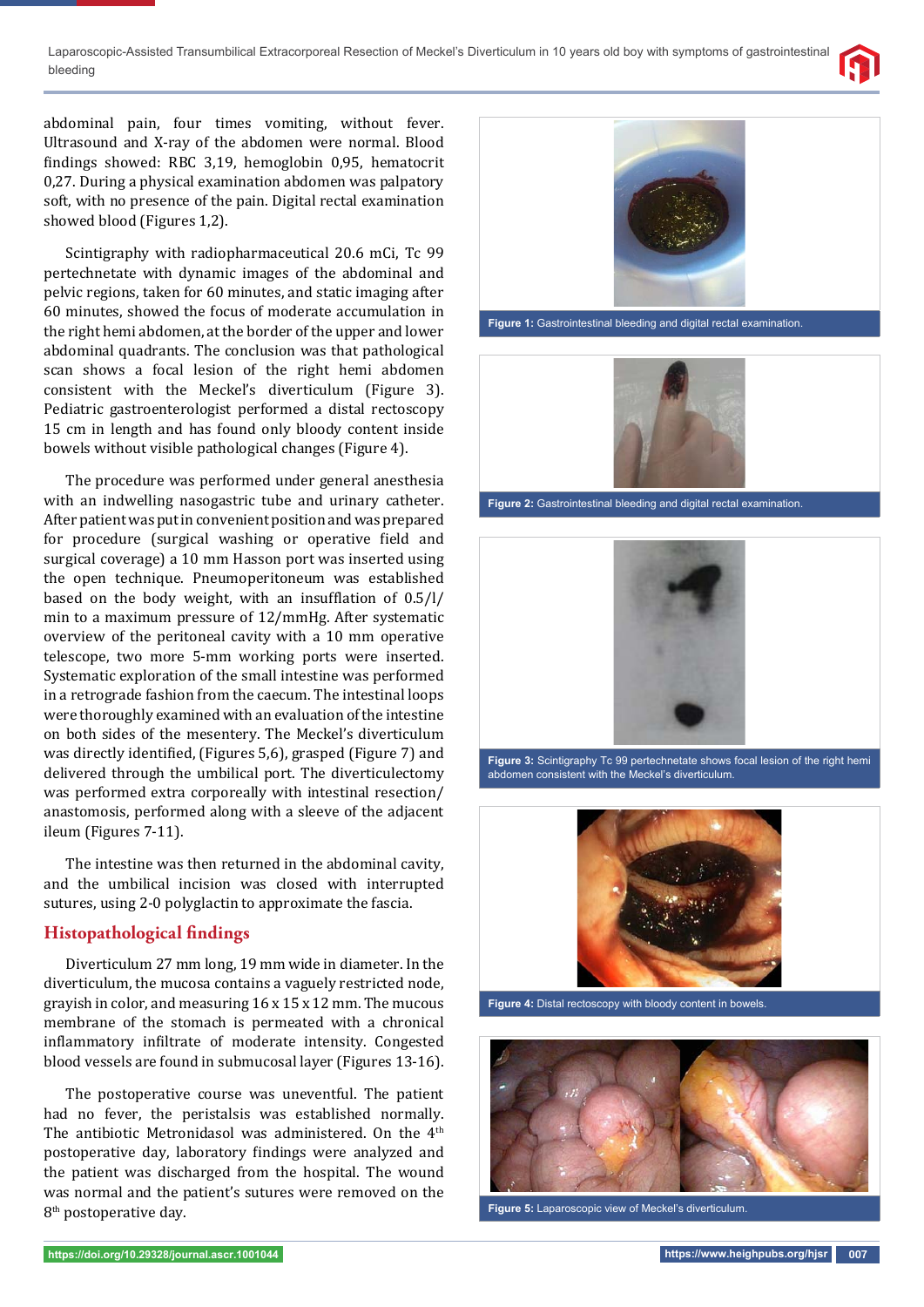Laparoscopic-Assisted Transumbilical Extracorporeal Resection of Meckel's Diverticulum in 10 years old boy with symptoms of gastrointestinal bleeding





**Figure 6:** Meckel's diverticulum grasped and delivered through umbilical port.



**Figure 7:** Exteriorization of the giant Meckel's diverticulum through the umbilical port and extracorporeal resection.



**Figure 8:** Exteriorization of the giant Meckel's diverticulum through the umbilical port and extracorporeal resection.



**Figure 9:** Resection and end to end anastomosis.



**Figure 10:** Resection and end to end anastomosis.



**Figure 11:** Completed hand-sewn end to end anastomosis after diverticulectomy. The intestine relocated in the abdominal cavity.



**Figure 12:** Completed hand-sewn end to end anastomosis after diverticulectomy. The intestine relocated in the abdominal cavity.



Figure 13: Histopathological findings: Meckel's diverticulum specimen showing ectopic gastric mucosa of corporal type (black arrow).



Figure 14: Histopathological findings: Periodic acid-Schiff staining of small bowel mucosa.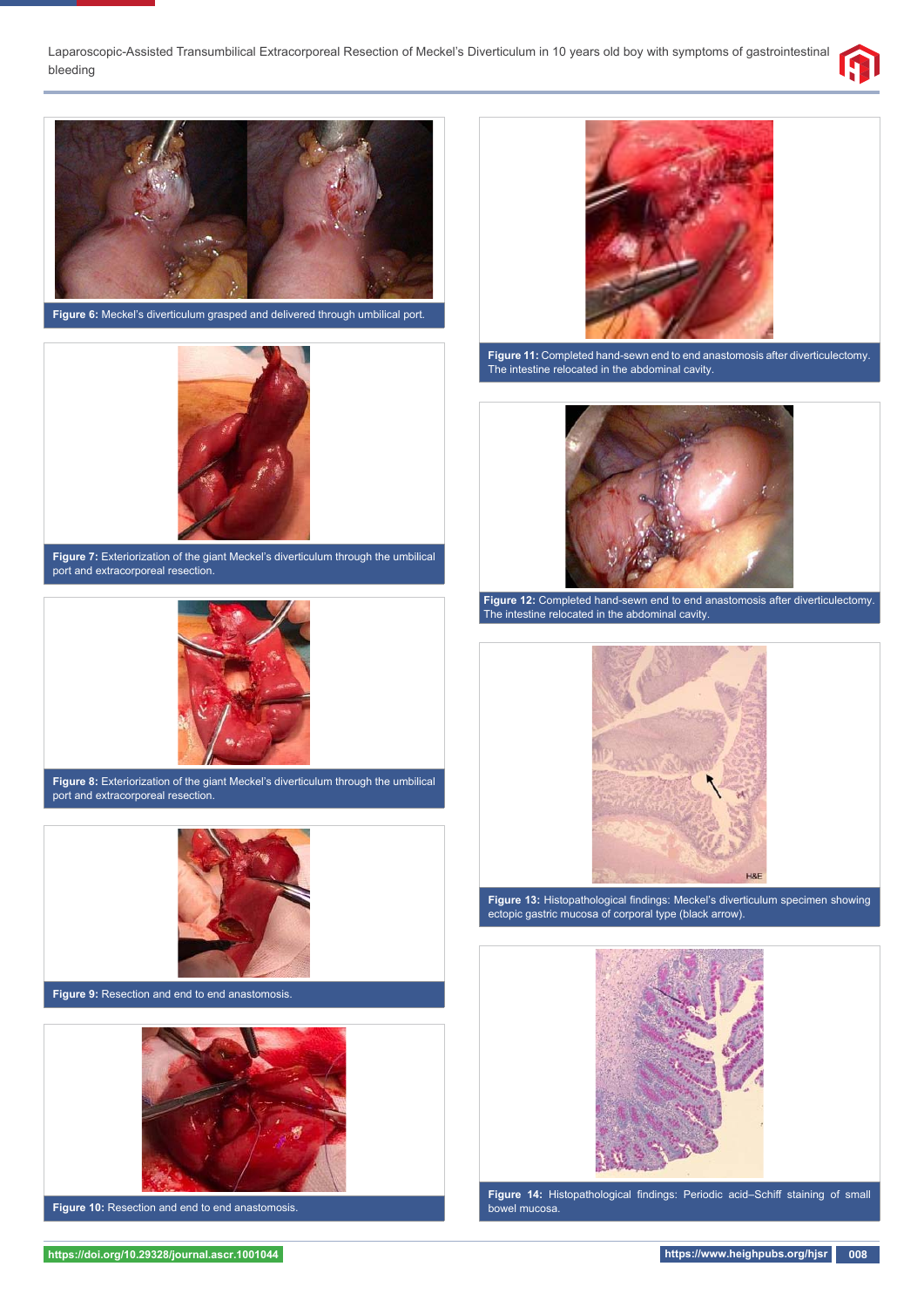





### **Discussion**

Laparoscopy is first line procedure for diagnosing cases of complications due to MDs painless large intestinal bleeding. Tc99 scan has a reported sensitivity of 25% - 92% [6]. This diagnostic technique is the best non-invasive method for pre-operative diagnosis of MD. Menezes, et al. [7] conducted a retrospective review on the various presentations of symptomatic MD and assessed the sensitivity of the Meckel's scan as a diagnostic tool in patients with gastrointestinal bleeding. They showed a sensitivity of 66.6% with a false negative rate of 33, 3%. In our case, scintigraphy showed accumulation of radiopharmaceuticals in the lower right abdomen, which confirmed a suspected Meckel's diverticulum

Meckel's diverticulectomy can be performed either intracorporeally or extra corporeally. Intracorporeal diverticulectomy can be performed totally laparoscopically without the need to enlarge the umbilical wound. The use of endoscopic staplers was the most frequent reported device used in diverticulectomy [10]. Schier, et al. [11] reported the use of endoloop and divided the diverticulum as in appendectomy. The early reports on laparoscopic assisted diverticulectomy favored the intracorporeal method. One of the concerns in total laparoscopic intracorporeally diverticulectomy was failure to perform segmental resection of Meckel's diverticulum. Isolated diverticulectomy bears the risk of leaving ectopic gastric mucosa in the adjacent ileum.

In extracorporeal diverticulectomy, the Meckel's diverticulum was delivered through an enlarged umbilical wound. Segmental resection of the Meckel's diverticulum and

the adjacent ileum were carried out. Hand-sewn small to small intestine anastomosis was performed [12]. The use of expensive laparoscopic staplers was avoided [13]. Ng, et al. [14] described the use of laparoscopic assisted extracorporeal Meckel's diverticulectomy with endo GIA stapler and side-toside ileal anastomosis. However, this method did not gain popularity.

Attwood, et al. [15], first described laparoscopic Meckel's diverticulectomy by extracorporeal transumbilical resection with transverse application of the stapler at the diverticular neck. This procedure carries the risk of leaving heterotopic mucosal tissue, and the resection of the adjacent bowel is considered the treatment of choice today. In our case patient was treated by wedge or intestinal resection/anastomosis.

Altinli, et al. [16] reported extracorporeal transumbilical resection of the MD with hand-sewn anastomosis. This procedure has the benefits of palpation of the base of the MD for ectopic epithelium and also avoids the use of staplers, which are expensive and difficult to procure during an emergency. We applied the procedure recommended by Altinli, laparoscopically assisted extracorporeal resection, with end to end anastomosis done manually. We find the procedure easy to perform. The downside is the minimal increase in the umbilical aperture and the length of the procedure. The advantages of Atinli's procedure over intracorporeal endoloop or stapler (EAG) and extracorporeal stapler resection are: the procedure is less expensive because it avoids the use of expensive staplers and the removal of ectopic mucosa, which may also occur at the resecting margins of the ileum.

The incidence of heterotopic mucosa in cases with MD varies between 15% - 50% [9]. Shalaby, et al. [13] reported that the incidence of diverticular heterotopic gastric mucosa in symptomatic patients was 77, 8%. It is reported that heterotopic mucosa in symptomatic patients is much higher than in patients with asymptomatic MD. In the symptomatic patients, ectopic mucosa is present in 61% - 80% of cases and in only 13% - 30% of incidental cases [9]. In our case, our patient was symptomatic, had gastrointestinal bleeding and ectopic gastric mucosa.

Park, et al. [17] reported the Mayo clinic experience with 1476 patients with Meckel's diverticulum. The study included children and adult and did not specifically define the approach of operation. Post-operative complication in the most of 100 resected diverticulums were 13% in symptomatic group and 20% in asymptomatic group It is reported that the rate for postdiverticulectomy adhesive intestinal obstruction could be as high as 10% to 15% in children [18]. Intraoperative complication after laparoscopic assisted diverticulectomy was never reported in the literature. Sai Prasad, et al. [19] reported 8% of patients had intestinal obstruction after the operation. He suggested that the adhesion is secondary to